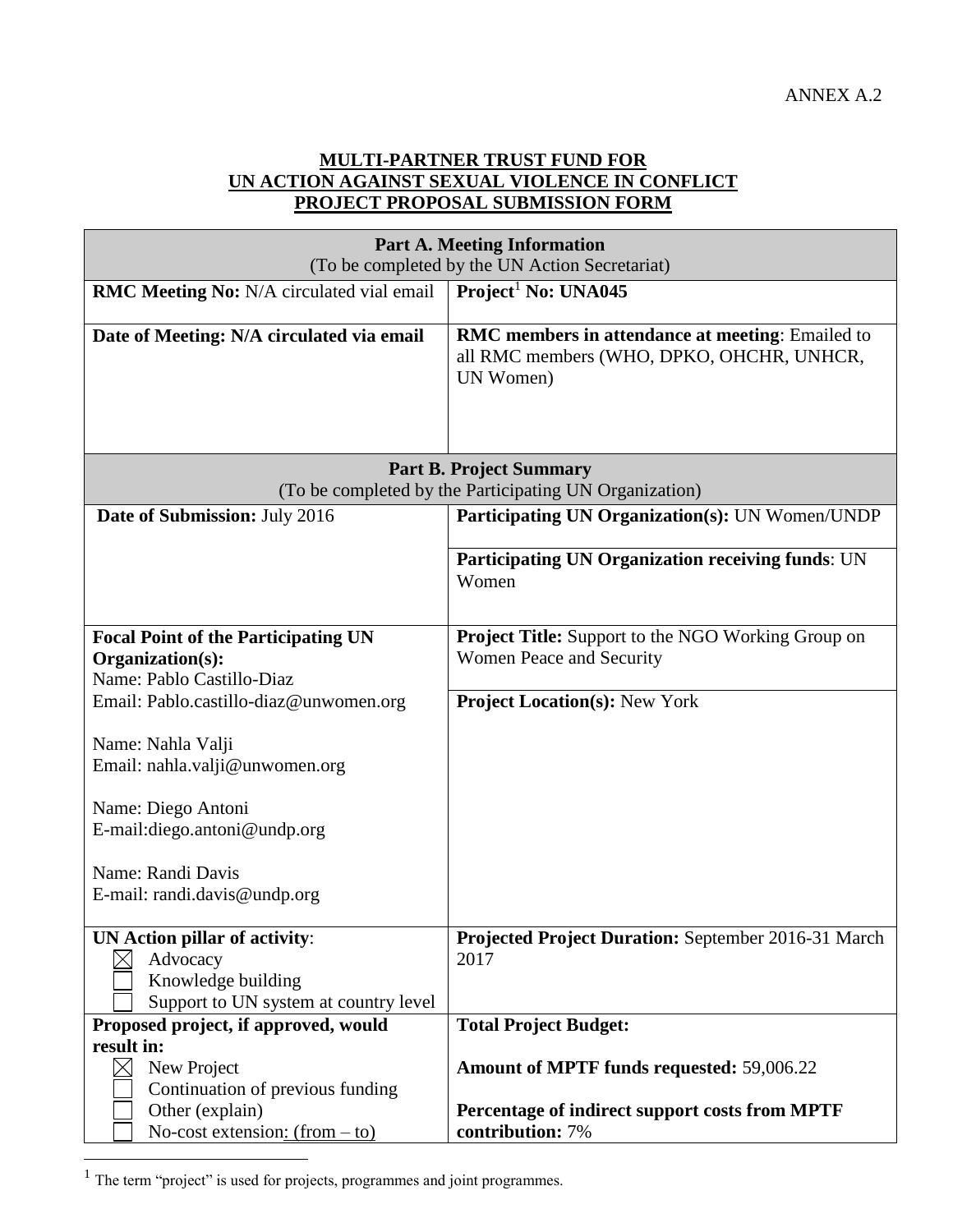| <b>Projected Annual Disbursements:</b> | 2016        | 20xx | 20xx |
|----------------------------------------|-------------|------|------|
|                                        | \$59,006.22 |      |      |
| <b>Projected Annual Commitments:</b>   | 20xx        | 20xx | 20xx |
|                                        |             |      |      |

## **Application Instructions for Narrative Summary**

The questions below are for guidance in developing the narrative under each sub-heading. Applicants should address these questions to the extent possible.

## **I. Overview**

- a. Provide a brief overview of the project, including overall goals and objectives, key strategies, expected results, and intended beneficiaries.
- b. Specify the geographic location(s) of the proposal and/or countries addressed.

## **II. Proposal's compliance with UN Action's Strategic Framework**

- a. What pillar does the proposal fall under? (support to UN system action at country level, advocacy, or knowledge-building)
- b. Explain how the proposal enhances UN system coordination and joint programming.
- c. Explain how the UN, governmental organizations, NGOs, and other key stakeholders will be engaged throughout implementation of the proposal.
- d. Explain how the proposal would strengthen the capacity of national institutions to deal with conflict-related sexual violence.

## **III. Success criteria and means of evaluating results**

- a. Explain how the Participating UN Organisation(s) submitting the proposal have the institutional capacity to successfully achieve the proposed objectives.
- b. Describe the overall management structure of this project.
- c. Explain how the proposal will be monitored and evaluated.

### **IV. Budget**

a. Describe other attempts to apply for funding for this particular proposal.

## **Narrative Summary**

# **I. Overview**

The NGO Working Group on Women, Peace and Security (NGOWG), a project of Tides Center, is the only actor of its kind working on women, peace and security issues at UN Headquarters, providing both regular expert policy guidance on women, peace and security, and monitoring the Security Council's work on this issue. Its members work on every level of decision-making from local to international and undertake activities ranging from advocacy to humanitarian assistance.

The strength of the NGOWG lies in channelling women's voices and concerns from conflict-affected areas to the highest levels of international policy-making to create broad and meaningful changes to improve women's lives. By harnessing NGO members' networks with women's groups from conflict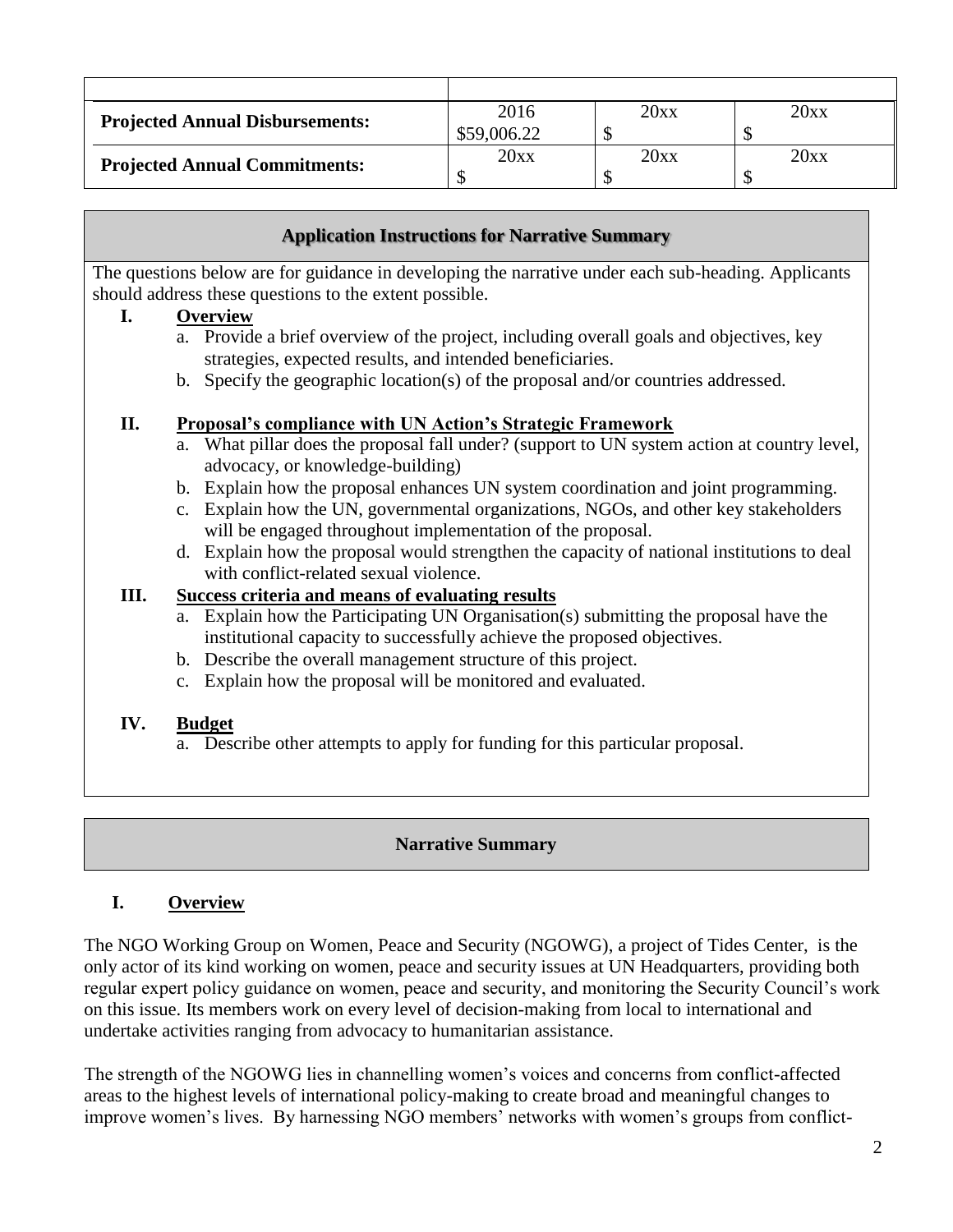affected areas, the NGOWG represents a rare and important linkage between women in conflictaffected regions and United Nations policy-makers.

The overarching strategy of the NGOWG is based on the firm belief that providing Member States and UN actors with ongoing expertise and policy guidance and making them the target of sustained advocacy efforts increases the likelihood of consistent and systematic implementation of the women peace and security commitments laid out in SCRs 1325 (2000), 1820 (2008), 1888 (2009), 1889 (2009), 1960 (2010), 2106 (2013), 2122 (2013) and 2242 (2015). The public and thorough monitoring the NGOWG undertakes on the Security Council's implementation of these commitments is a mechanism by which civil society and other stakeholders can hold the Security Council accountable for its actions.

Sexual violence in conflict, which can be seen as a failure to implement all elements of the full women, peace and security agenda, requires urgent action on key areas, including women's participation and equality; prevention; response; accountability; and resourcing. Our advocacy on issues related to CRSV focus on calling for survivor centred responses and the importance of supporting and ensuring local women's organizations have the capacity to provide medical, psychosocial and legal services to survivors. We also focus on calling for women's participation, alongside local women's organizations, in community-based protection strategies and longer term preventative measures.

Our priority countries of focus include all of those listed in the latest report of the *Secretary-General on Conflict-related sexual violence (S/2016/361)*, as well as the *UN Action Strategic Framework 2015-2016*: Afghanistan, Burundi, Central African Republic, Colombia, the Democratic Republic of the Congo, Iraq, Myanmar, South Sudan, Sudan, Syria and Yemen.

This proposal is for support to ensure we have the capacity in our office to undertake activities in the following areas:

## **Women human rights defenders: Advocacy strategy development and support for human rights defenders on country-specific and thematic advocacy in NYC, including at UN Security Council open debates on women, peace and security.**

Historically, the NGOWG has been invited to serve as the civil society speaker at open debates on both women, peace and security and conflict-related sexual violence. Over the last ten years, women human rights defenders from the Democratic Republic of the Congo, Iraq, Nigeria, Somalia, Iraq, South Sudan, the Central African Republic, Mali, Libya, and Cote d'Ivoire have spoken on behalf of the NGOWG at the UN Security Council open debates, highlighting issues such as: the systematic and widespread violations of women's rights, proposed ways forward for addressing the concerns of survivors, and called attention to extraordinary levels of impunity for perpetrators

In 2016, we are supporting the civil society speaker at the UN Security Council open debate on conflictrelated sexual violence in June 2016 and hope to support a speaker at the annual open debate on women, peace and security in October 2016.

**Policy recommendations and guidance: Development and distribution of regular policy guidance and recommendations for Member States and UN stakeholders on strengthening implementation and integration of women, peace and security in the regular work of the UN Security Council and in peacekeeping and political missions.** 

The primary vehicle for public policy guidance is the NGOWG's Monthly Action Points (MAPs), which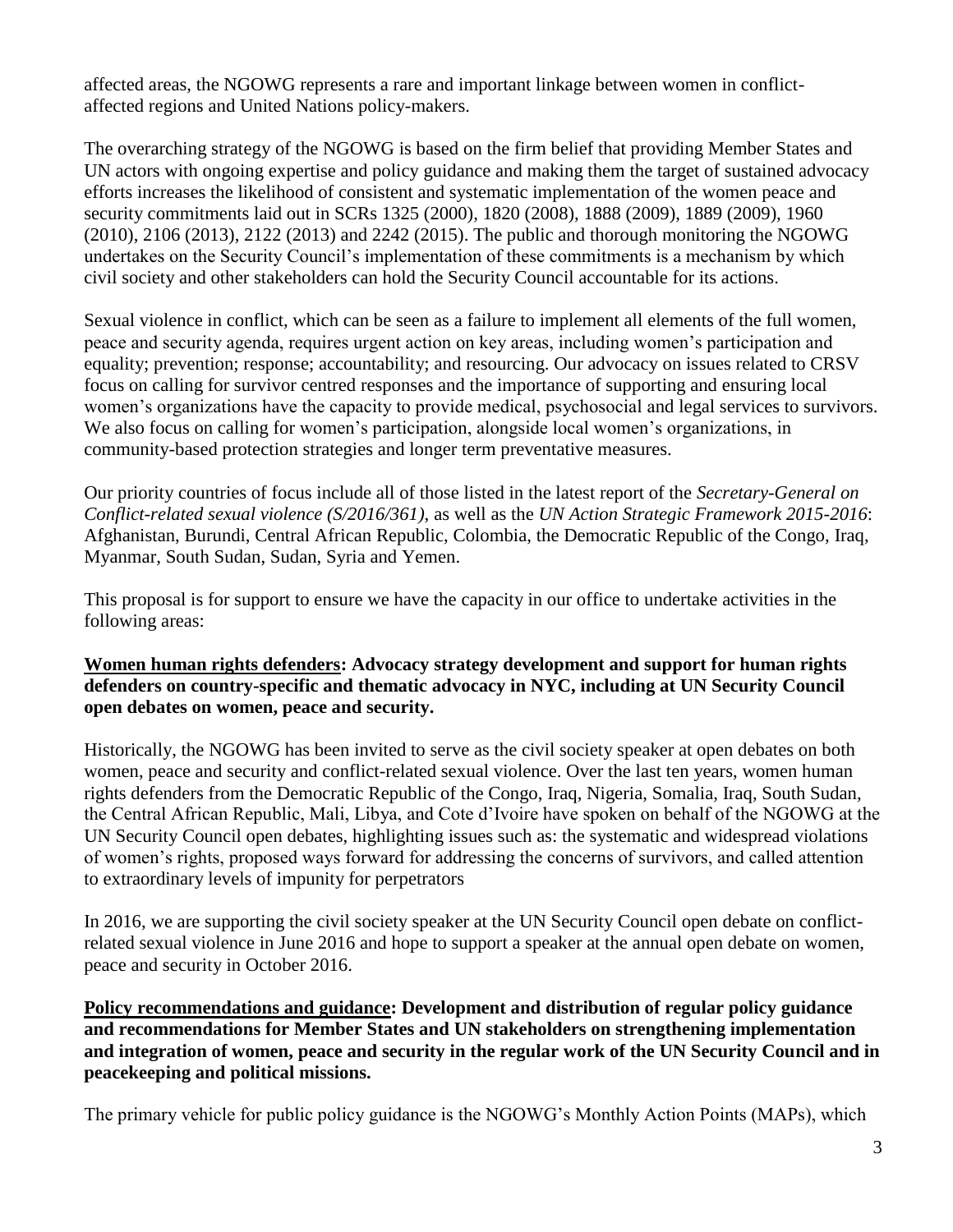are distributed to thousands of colleagues around the world on a monthly basis. Over the last year, the NGOWG issued recommendations on the situations in: Afghanistan, Democratic Republic of the Congo, Liberia, Libya, Mali, Central African region, Central African Republic, Haiti, Lebanon, Burundi; Cyprus; Iraq; Sudan (Abyei), and Syria. In addition, the NGOWG leverages other advocacy opportunities, including informally briefing sanctions committees, participation in high-level panels, and workshops, in order to advocate for strengthening the response to CRSV, with a particular emphasis on civil society engagement.

In 2016, the NGOWG will publish the MAP every month and continue to draw attention to ongoing violations of women's rights by utilizing information provided by civil society partners at national and local levels. The NGOWG is particularly focused on advocating for comprehensive justice strategies, accountability for sexual exploitation and abuse, and calling for deployment and training for qualified WPAs in all peacekeeping and political missions.

### **Monitoring, analysis and accountability: Public monitoring and analysis of the work of the UN Security Council with an aim to hold the Security Council accountable for its obligations to improve reporting, analysis and inclusion of women, peace and security in its regular work.**

The NGOWG undertakes comprehensive gender analysis of the extent to which normative commitments to the inclusion and participation of women in peacemaking and peacebuilding are reflected in the regular work of the Council, as evidenced most importantly in its bi-annual mandates (i.e. detailed action instructions) for UN missions in conflict situations and regular reporting from peacekeeping and political operations. Over the past year, the NGOWG analysed more than 150 reports, resolutions and presidential statements.

In 2016, the NGOWG will continue to analyse relevant reports, resolutions and presidential statements with a particular emphasis on highlighting and tracking inclusion of information as requested in SCRs 2106 (2013), 2122 (2013) and 2242 (2015). All analysis will be posted publically on the NGOWG's new website, which will be launched in June 2016.

## **II. Proposal's compliance with UN Action's Strategic Framework**

**a.** What pillar does the proposal fall under?

## **This proposal falls under the advocacy pillar of UN Action's work.**

**b.** Explain how the proposal enhances UN system coordination and joint programming.

### **The support UN Action is providing for the NGOWG will ensure the NGOWG has the staff capacity to continue liaising with UN Action and its members on a regular basis. At present, this collaboration manifests in a few different ways:**

**Strengthening UN Member State capacity on women, peace and security issues:** The NGOWG, UN Action, UN-Women and DPKO collaborate on briefings for incoming UN Security Council members which overview key women, peace and security issues, as well as provide actionable recommendations on specific ways that Council members can constructively engage on this issue in their daily work. These briefings provide the foundation for future relationships between Council members and the NGOWG. By ensuring the NGOWG has a formal role in the process, UN Action and its member entities are directly ensuring the NGOWG has access to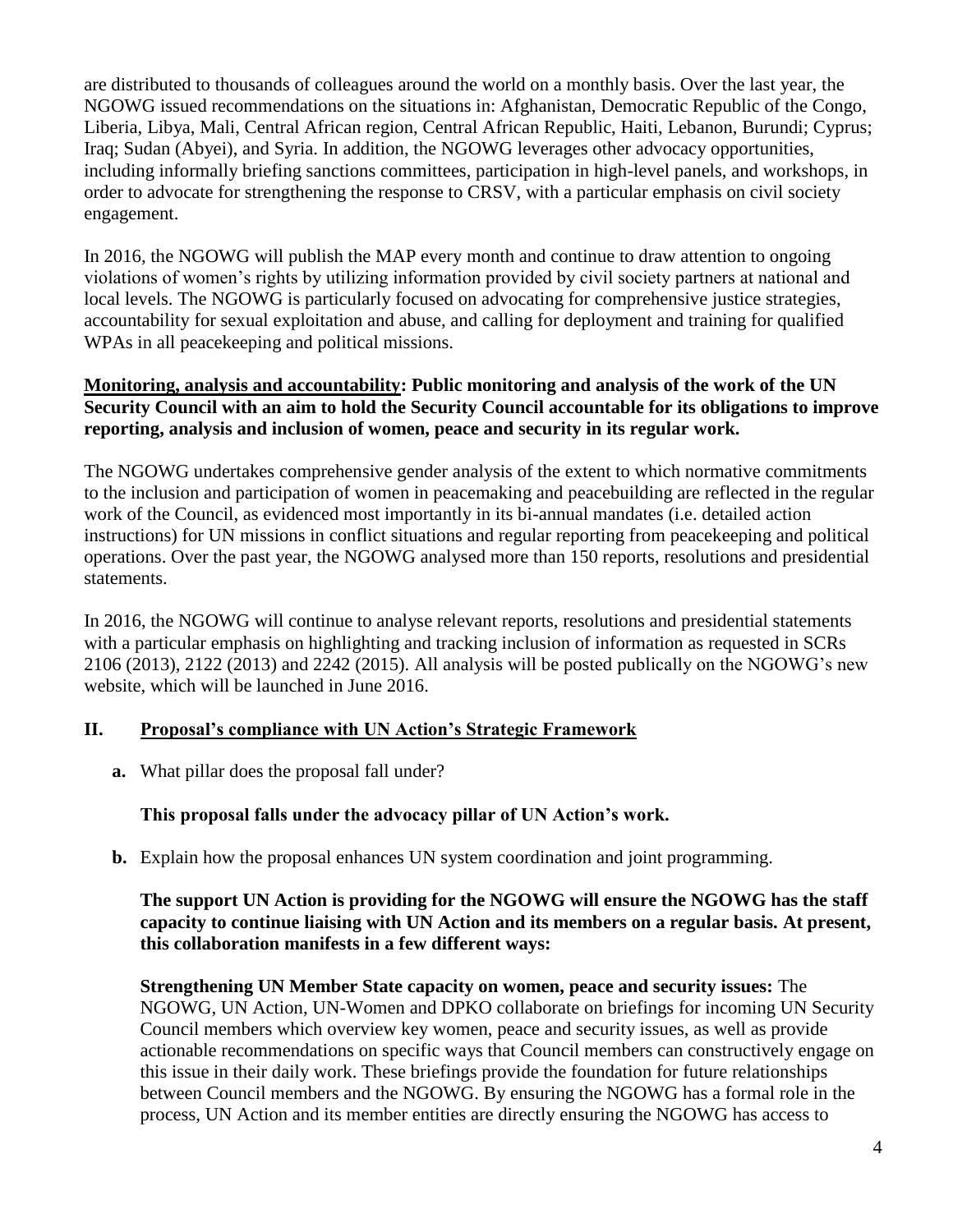policymakers whom might not be responsive if approached by the NGOWG alone;

**Strengthening implementation of women, peace and security in UN Security Council country-specific and thematic work:** The NGOWG regularly collaborates with UN Action, UN-Women, DPKO, DPA and the Office of the SRSG on Sexual violence in conflict in efforts to advocate for ways in which the UN Security Council can better implement its obligations on women, peace and security in terms of outcome documents, working methods, and inclusion of women civil society voices. For example:

- UN-Women supports the NGOWG's civil society speaker at the annual open debate on women, peace and security by providing political and financial support, but also helping to amplify her voice through interviews and visually documenting the visit with photography and video. Further, UN-Women regularly supports ad-hoc visits of civil society speakers, when the opportunity presents itself on short notice, and has been vocal in supporting civil society speakers at country-specific briefings, outside of annual, thematic discussions on women, peace and security;
- Beginning in 2015, DPKO initiated quarterly meetings with the NGOWG and other civil society partners to provide a space to share information and insight on current efforts to implement women, peace and security in field missions. These meetings also provide a platform for civil society to share information and provide recommendations directly to DPKO – the NGOWG reaches out to local partners to ensure it is best reflecting the concerns of women in specific country situations and ensures those points are part of the discussion;
- When the NGOWG undertakes country-specific advocacy, DPA connects its relevant country desk officers with the NGOWG and women civil society leaders undertaking advocacy at UNHQ. Additionally, DPA circulates the NGOWG's MAP to DPA staff on a monthly basis, which ensures the recommendations have a better chance of reaching individuals who have the ability to address gender in their daily work either at UNHQ or in field missions. DPA's support in circulating the MAP has had a direct impact, resulting in connections with several Gender Advisers in field missions whom have sought to strengthen their work supporting women civil society organizations at the country-level;
- **c.** Explain how the UN, governmental organizations, NGOs, and other key stakeholders will be engaged throughout implementation of the proposal.

**The NGOWG is a coalition of 15 international NGOs which, via its strategic positioning in NYC, collaborates with and advocates to UN and Member State actors. Through its members, the NGOWG is connected with over 400 regional and local organizations in more than 50 conflict and post-conflict situations.** 

**We work closely with UN stakeholders both formally and informally, via the Standing Committee on Women, Peace and Security, on which we are an observer, and bilaterally. Our closest partners include UN Action, the Office of the Special Representative of the Secretary-General on Sexual Violence in Conflict, UN-Women, UN Department for Peacekeeping Operations (DPKO), and the UN Department of Political Affairs (DPA). Through our interactions we are able to represent the voices of our civil society networks and input into internal UN processes in order to strengthen UN system implementation of**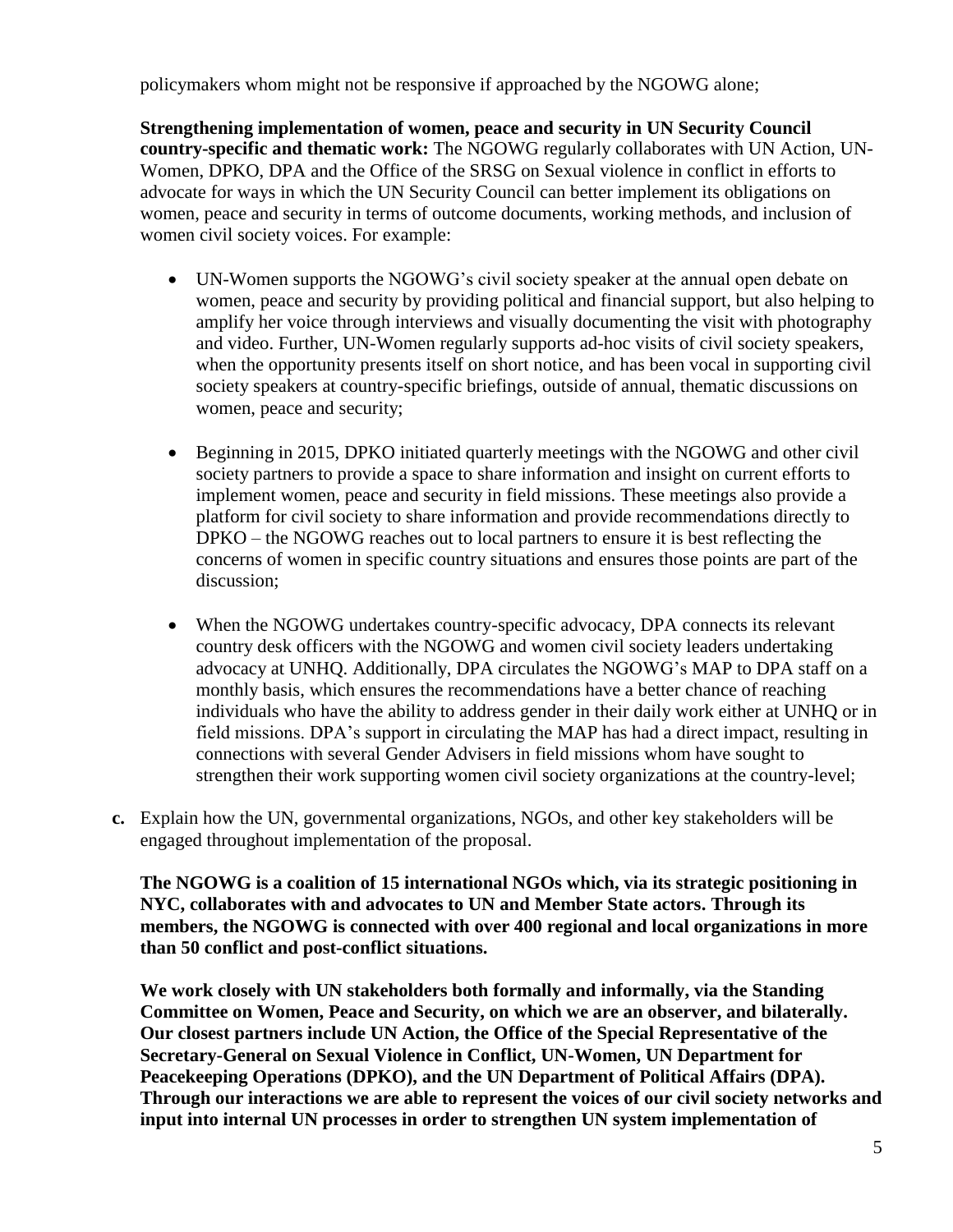#### **women, peace and security norms.**

d. Explain how the proposal would strengthen the capacity of national institutions to deal with warrelated sexual violence.

**We regularly partner with local civil society organizations in our advocacy and in doing so, help build the capacity and provide support for their own The advocacy of the NGOWG focuses on implementation of women, peace and security norms at all levels, thus we provide recommendations on good practice that can be taken forward by national institutions in order to better address conflict-related sexual violence.**

#### **III. Success criteria and means of evaluating results**

a. Explain how the Participating UN Organisation(s) submitting the proposal has the institutional capacity to successfully achieve the proposed objectives.

**Capacity is a particular concern for the NGOWG, thus its strategic plan and objectives are developed with capacity in mind. As the NGOWG is primarily advocacy-focused, its two staff are able to effectively coordinate with its members and achieve its advocacy objectives.**

b. Describe the overall management structure of this project.

**The project will be managed by the two staff of the NGOWG, supported by 5 part-time graduate fellows, in collaboration with representatives of its 15 member organizations: Amnesty International; CARE; Consortium on Gender, Security and Human Rights; Femmes Africa Solidarité; Global Justice Center; Human Rights Watch; International Action Network on Small Arms; International Alert; The Institute for Inclusive Security; MADRE; Nobel Women's Initiative; Refugees International; Oxfam International; Women's Refugee Commission; and Women's International League for Peace and Freedom.**

c. Explain how the proposal will be monitored and evaluated.

The NGOWG is guided by its strategic plan for 2016-2020, which was developed as the result of a strategic planning process that occurred from October 2015 – February 2016. This strategic plan serves as the organizational framework for monitoring and evaluating the success of this proposal. The objectives of the NGOWG laid out in its strategic plan encompass longterm and medium-term objectives in the areas of: women's participation and civil society engagement; Security Council implementation; and UN system leadership and accountability.

The work of the NGOWG in its strategic areas is reliant on monitoring normative developments on women, peace and security, thus monitoring and evaluation is a core function of the ongoing, substantive work of the NGOWG, in addition to serving as an important accountability and management process.

In all monitoring and evaluation efforts, the NGOWG utilizes collaborative, cloud-based tools (such as Google Sheets, Forms and Docs) to ensure transparency and accessibility. Our various monitoring and evaluation efforts often require stakeholder consultations or input from our member organizations, thus we seek to ensure that we adopt an inclusive and participatory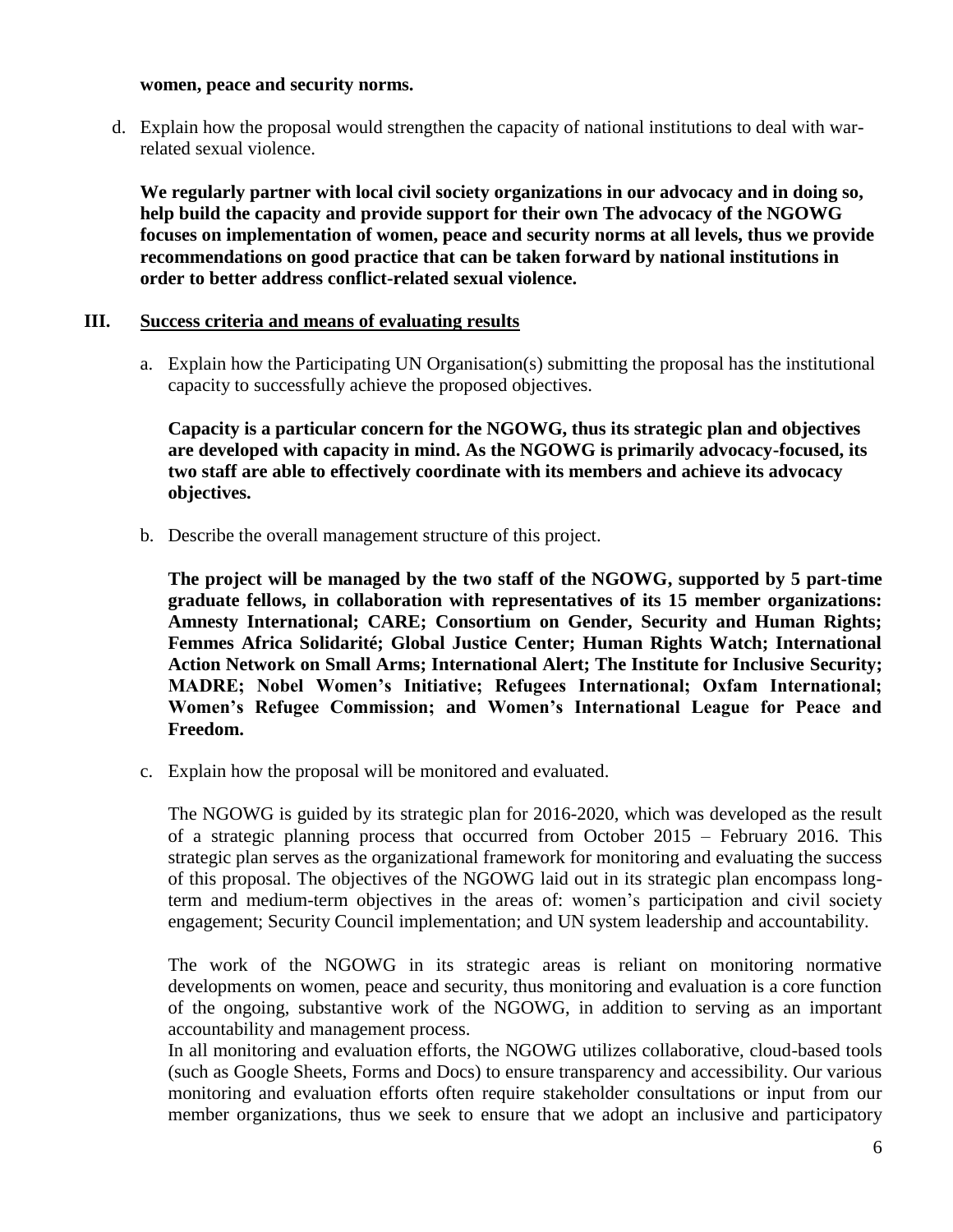approach. Further, we also ensure we are methodologically rigorous in our quantitative data collection and analysis, clearly defining our assessment criteria in a way which ensures the resulting statistics are sound, and able to be utilized publically. In our qualitative analysis, we employ an analytical framework drawing on good practice in feminist and gender analytical approaches.

Our monitoring and evaluation strategy encompasses the following:

### **(1) Monitoring implementation of women, peace and security by the UN Security Council (and UN system entities in their work with the UN Security Council) through analysis; continuous, systematic data collection; and communication of findings**.

• **Analysis:** The NGOWG's qualitative analysis broadly focuses on the extent to which normative commitments to the inclusion and participation of women in peacemaking and peacebuilding are reflected in the regular work of the Council, as evidenced most importantly in its bi-annual mandates (i.e. detailed action instructions) for UN missions in conflict situations and regular reporting from peacekeeping and political operations. The analysis involves systematically identifying and quantifying references to components of the WPS agenda in each type of UN document related to these countries or areas, all of which host a peacekeeping or political mission authorized by the UNSC. This quantitative data grounds the qualitative analysis of trends. The intent is to identify trends based on simple textual analysis as well as the deeper, qualitative analysis of text, and draw conclusions regarding policy gaps, as well as conceptual and theoretical gaps and their possible implications for policy and practice.

In addition to the presence of relevant references, the NGOWG assesses the "quality" or "strength" of each individual reference, which, when assessed along with all references in a particular document, allowed for an assessment as to the strength of the document as a whole in terms of WPS. The NGOWG measures quality utilizing the framework of the core resolutions on women, peace and security, as well as additional UN system guidance.

- **Data collection:** The collects both qualitative and quantitative data and information on:
	- o resolutions and presidential statements and reports of the Secretary-General submitted to the UN Security Council;
	- o inclusion of keywords and phrases related to women, peace and security; and
	- o trends in quality and quantity of women, peace and security-related information.

### **(2) Evaluation of the work of the UN Security Council on a monthly and annual basis as well as of the effectiveness of the NGOWG advocacy strategy in order to inform adjustment of advocacy approaches and programs.**

- **Communication of results of monitoring and analysis:** We integrate the results of our monitoring and analysis into our MAPs as well as in our annual policy brief which reviews the work of the UN Security Council over the previous year.
- **Stakeholder feedback:** The NGOWG facilitates an annual stakeholder evaluation which solicits feedback from NGOWG members, colleagues and partners in the UN, Member States and other civil society organizations which assess the effectiveness of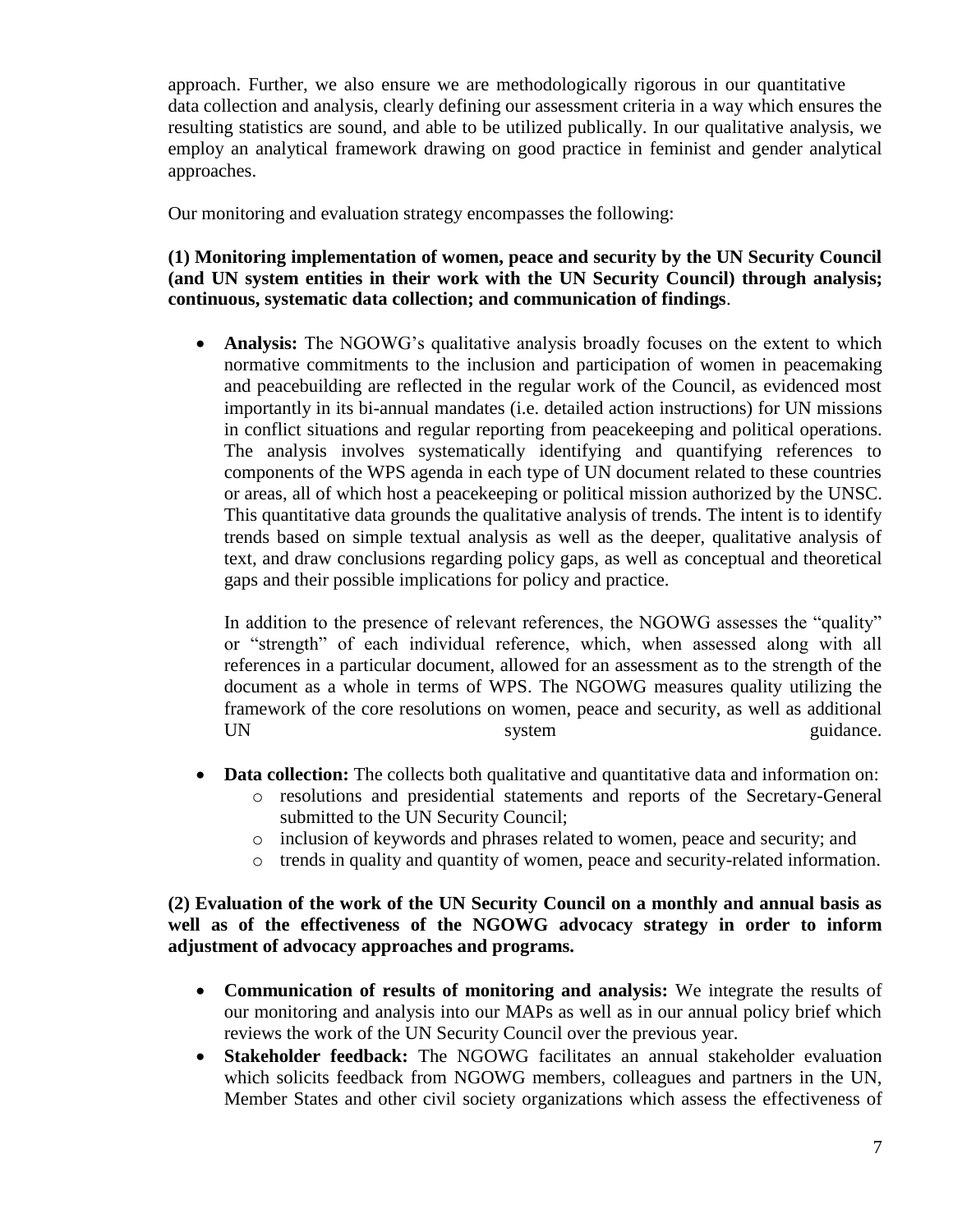**Strategic planning:** The NGOWG undertakes a strategic planning process annually which reviews stakeholder feedback and adjusts its short-term advocacy strategy in order to better achieve its medium and long-term objectives;

| <b>Part C. Initial Review of Proposal</b><br>(To be completed by the UN Action Secretariat)                                                                                                                                                                                        |                    |  |  |  |  |
|------------------------------------------------------------------------------------------------------------------------------------------------------------------------------------------------------------------------------------------------------------------------------------|--------------------|--|--|--|--|
| (a) Is the project explicitly linked to the UN Action Strategic Framework?                                                                                                                                                                                                         | $Yes \boxtimes No$ |  |  |  |  |
| (b) Is the project effective, coherent, and cost-efficient?                                                                                                                                                                                                                        | $Yes \boxtimes No$ |  |  |  |  |
| (c) Does it avoid duplication and significant overlap with the activities of other UN<br>system entities?                                                                                                                                                                          | $Yes \boxtimes No$ |  |  |  |  |
| (d) Does it build on existing capacities, strengths and experience?                                                                                                                                                                                                                | Yes $\boxtimes$ No |  |  |  |  |
| (e) Does it promote consultation, participation and partnerships and agree with the<br>existing country coordination mechanism?                                                                                                                                                    | Yes $\boxtimes$ No |  |  |  |  |
| (f) Is the Project Proposal Submission Form fully completed?                                                                                                                                                                                                                       | Yes $\boxtimes$ No |  |  |  |  |
| (g) Is the Budget in compliance with the standard format?                                                                                                                                                                                                                          | Yes $\boxtimes$ No |  |  |  |  |
| (h) Is the indirect support cost within the approved rate?                                                                                                                                                                                                                         | Yes $\boxtimes$ No |  |  |  |  |
| <b>Part D: Decision of the Resource Management Committee</b><br>(to be completed by the RMC Chairperson)                                                                                                                                                                           |                    |  |  |  |  |
| 5. Decision of the Resource Management Committee<br>Approved for a total budget of US \$59,006.22<br>Approved with modification/condition<br>Deferred/returned with comments for further consideration<br>Rejected<br><b>Comments/Justification: The RMC approved the proposal</b> |                    |  |  |  |  |
| <b>Chairperson of the Resource Management Committee</b><br><b>Name (Printed)</b><br><b>Signature</b><br><b>Date</b>                                                                                                                                                                | .                  |  |  |  |  |

**Part E: Administrative Agent Review** *(To be completed by the UNDP MPTF Office)*

**6. Action taken by the Executive Coordinator, Multi-Partner Trust Fund Office, UNDP**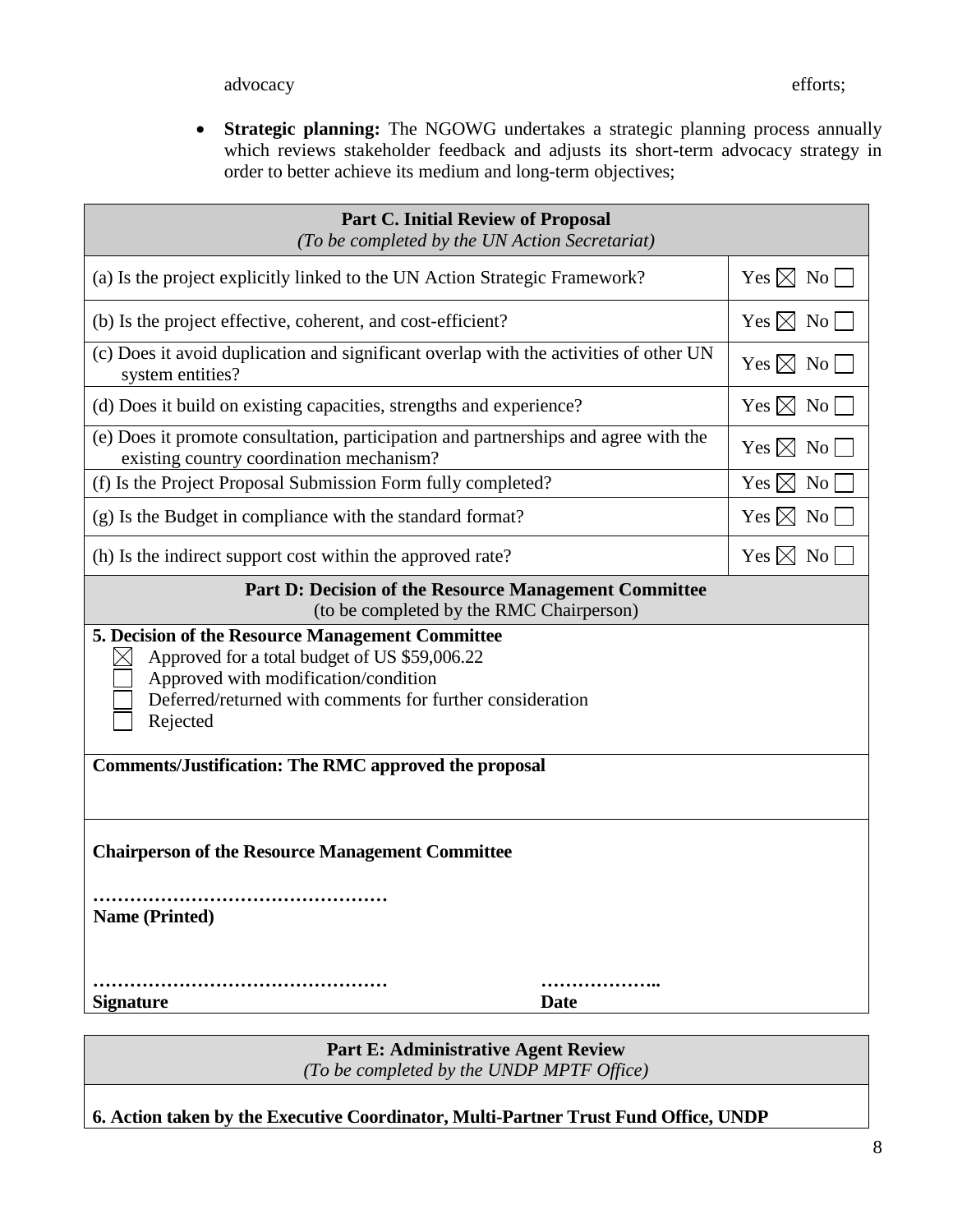|  |  |                                                   |  |  | Project consistent with provisions of the RMC Memorandum of Understanding and the |  |
|--|--|---------------------------------------------------|--|--|-----------------------------------------------------------------------------------|--|
|  |  | Standard Administrative Arrangements with donors. |  |  |                                                                                   |  |

**Jennifer Topping Executive Coordinator Multi-Partner Trust Fund Office, UNDP** 

| <b>Signature</b> | <b>Date</b> |
|------------------|-------------|

**………………………………………… ………………..**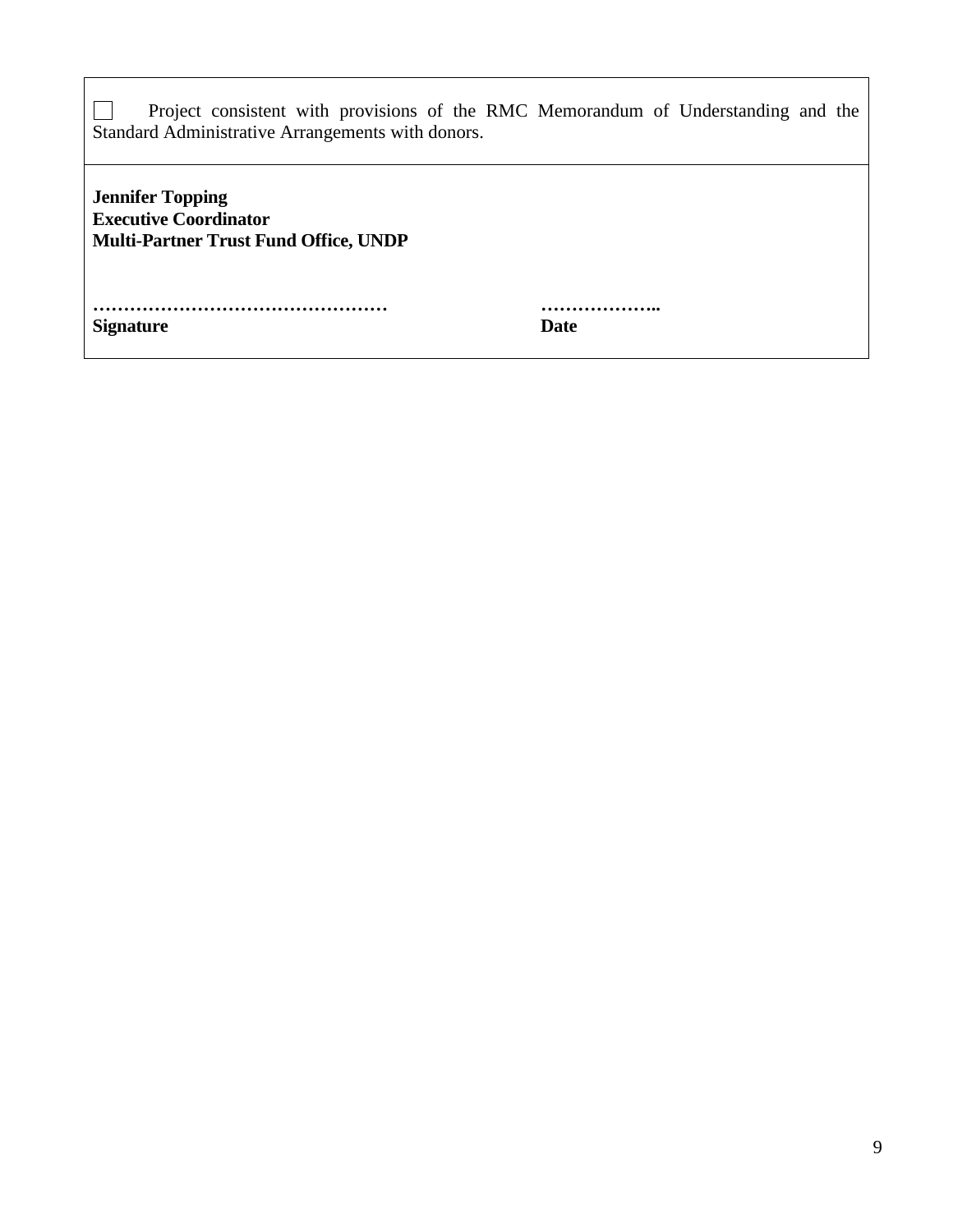# **MULTI-PARTNER TRUST FUND FOR UN ACTION AGAINST SEXUAL VIOLENCE IN CONFLICT FUND SIGNATURE PAGE**

(Note: Please attach to the Project Proposal Submission Form)

| <b>Participating UN Organization(s): UN</b>                      |                   |                                               | <b>Focal Point of Participating UN Organization</b> |  |  |
|------------------------------------------------------------------|-------------------|-----------------------------------------------|-----------------------------------------------------|--|--|
| Women/UNDP                                                       |                   | receiving funds:                              |                                                     |  |  |
|                                                                  |                   | Name: Pablo Castillo-Diaz/Nahla Valji         |                                                     |  |  |
|                                                                  |                   |                                               |                                                     |  |  |
| <b>Project Number: UNA045</b>                                    |                   |                                               | Project Duration: September 2016-31 March           |  |  |
|                                                                  |                   | 2017                                          |                                                     |  |  |
|                                                                  |                   |                                               |                                                     |  |  |
|                                                                  |                   | <b>Estimated Start Date: 1 September 2016</b> |                                                     |  |  |
| Project Title: Support to the NGO Working Group on               |                   | <b>Project Location(s): New York</b>          |                                                     |  |  |
| Women Peace and Security                                         |                   |                                               |                                                     |  |  |
|                                                                  |                   |                                               |                                                     |  |  |
| <b>Total Project Cost: US \$</b><br><b>MPTF: US \$ 59,006.22</b> |                   |                                               |                                                     |  |  |
|                                                                  |                   |                                               |                                                     |  |  |
| Other: US \$                                                     |                   |                                               |                                                     |  |  |
|                                                                  |                   |                                               |                                                     |  |  |
| <b>GRAND TOTAL: US \$59,006.22</b>                               |                   |                                               |                                                     |  |  |
|                                                                  |                   |                                               |                                                     |  |  |
| Total Amount Approved: US \$59,006.22                            |                   |                                               |                                                     |  |  |
|                                                                  | <b>Name/Title</b> | <b>Date</b>                                   | <b>Signature</b>                                    |  |  |
| <b>Focal Point of</b>                                            |                   |                                               |                                                     |  |  |
| <b>Participating UN</b>                                          |                   |                                               |                                                     |  |  |
| <b>Organization receiving</b>                                    |                   |                                               |                                                     |  |  |
| funds:                                                           |                   |                                               |                                                     |  |  |
| <b>RMC Chairperson:</b>                                          |                   |                                               |                                                     |  |  |
|                                                                  |                   |                                               |                                                     |  |  |
|                                                                  |                   |                                               |                                                     |  |  |
|                                                                  |                   |                                               |                                                     |  |  |